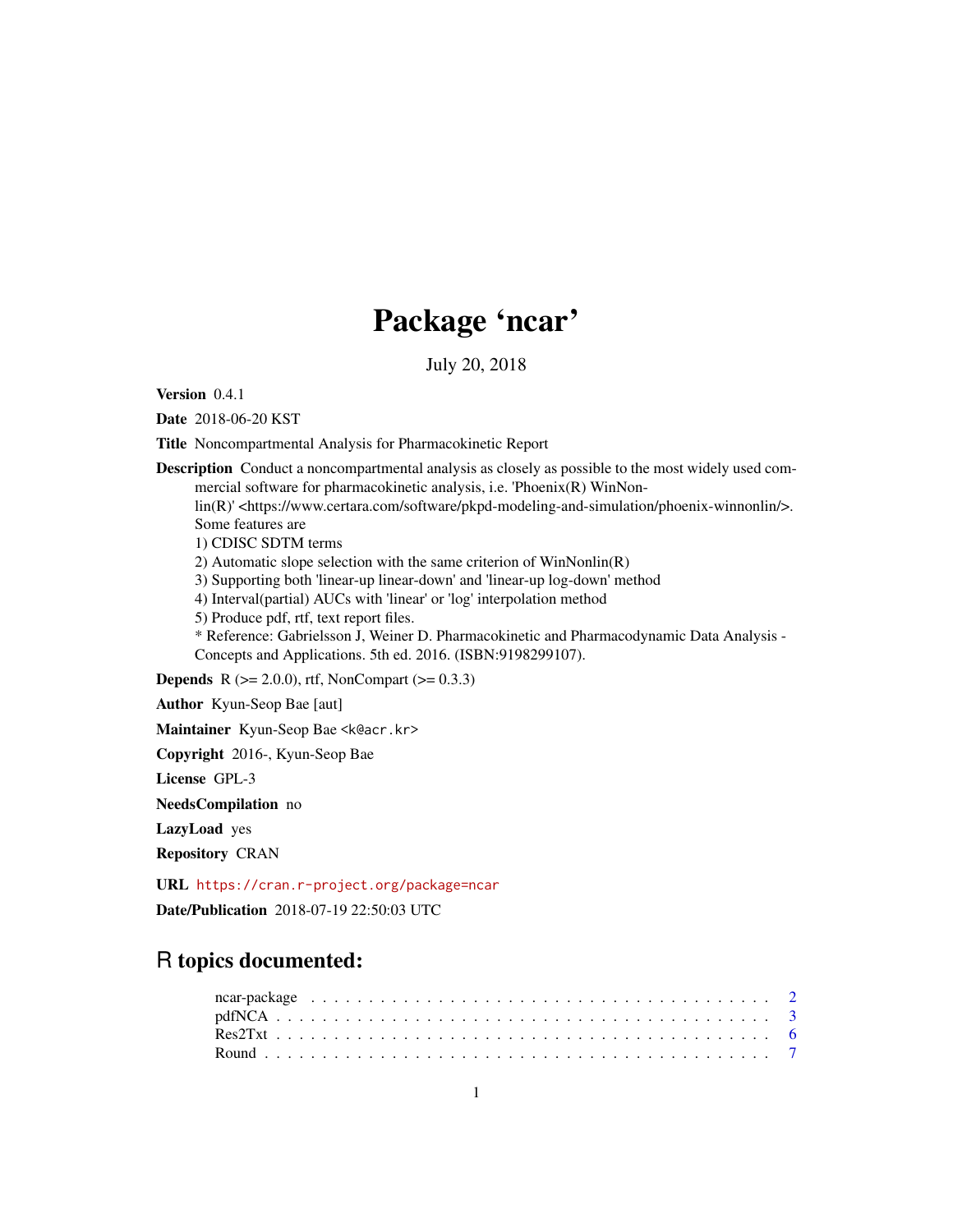#### <span id="page-1-0"></span>2 ncar-package

| Index |  |  |  |  |  |  |  |  |  |  |  |  |  |  |  |  |  |  |  |  |  | 15 |
|-------|--|--|--|--|--|--|--|--|--|--|--|--|--|--|--|--|--|--|--|--|--|----|
|       |  |  |  |  |  |  |  |  |  |  |  |  |  |  |  |  |  |  |  |  |  |    |
|       |  |  |  |  |  |  |  |  |  |  |  |  |  |  |  |  |  |  |  |  |  |    |
|       |  |  |  |  |  |  |  |  |  |  |  |  |  |  |  |  |  |  |  |  |  |    |

ncar-package *Noncompartmental Analysis for Pharmacokinetic Report*

#### Description

It conducts a noncompartmental analysis (NCA) as closely as possible to the most widely used commercial pharmacokinetic analysis software.

#### Details

The main functions are

pdfNCA to produce PDF file format NCA. rtfNCA to produce rtf file format NCA.

#### Author(s)

Kyun-Seop Bae <k@acr.kr>

#### References

- 1. Gabrielsson J, Weiner D. Pharmacokinetic and Pharmacodynamic Data Analysis Concepts and Applications. 5th ed. 2016.
- 2. Shargel L, Yu A. Applied Biopharmaceutics and Pharmacokinetics. 7th ed. 2015.
- 3. Rowland M, Tozer TN. Clinical Pharmacokinetics and Pharmacodynamics Concepts and Applications. 4th ed. 2011.
- 4. Gibaldi M, Perrier D. Pharmacokinetics. 2nd ed. revised and expanded. 1982.

#### Examples

```
# Theoph and Indometh data: dose in mg, conc in mg/L, time in h
```

```
# Output to PDF file
#pdfNCA(fileName="NCA-Theoph.pdf", Theoph, key="Subject", colTime="Time",
# colConc="conc", dose=320, doseUnit="mg", timeUnit="h", concUnit="mg/L")
#pdfNCA(fileName="NCA-Theoph.pdf", Theoph, key=c("Subject", "Wt"), colTime="Time",
# colConc="conc", dose=320, doseUnit="mg", timeUnit="h", concUnit="mg/L")
#pdfNCA(fileName="NCA-Indometh.pdf", Indometh, key="Subject", colTime="time",
# colConc="conc", adm="Infusion", dur=0.5, dose=25, doseUnit="mg",
# timeUnit="h", concUnit="mg/L")
```
# Output to RTF file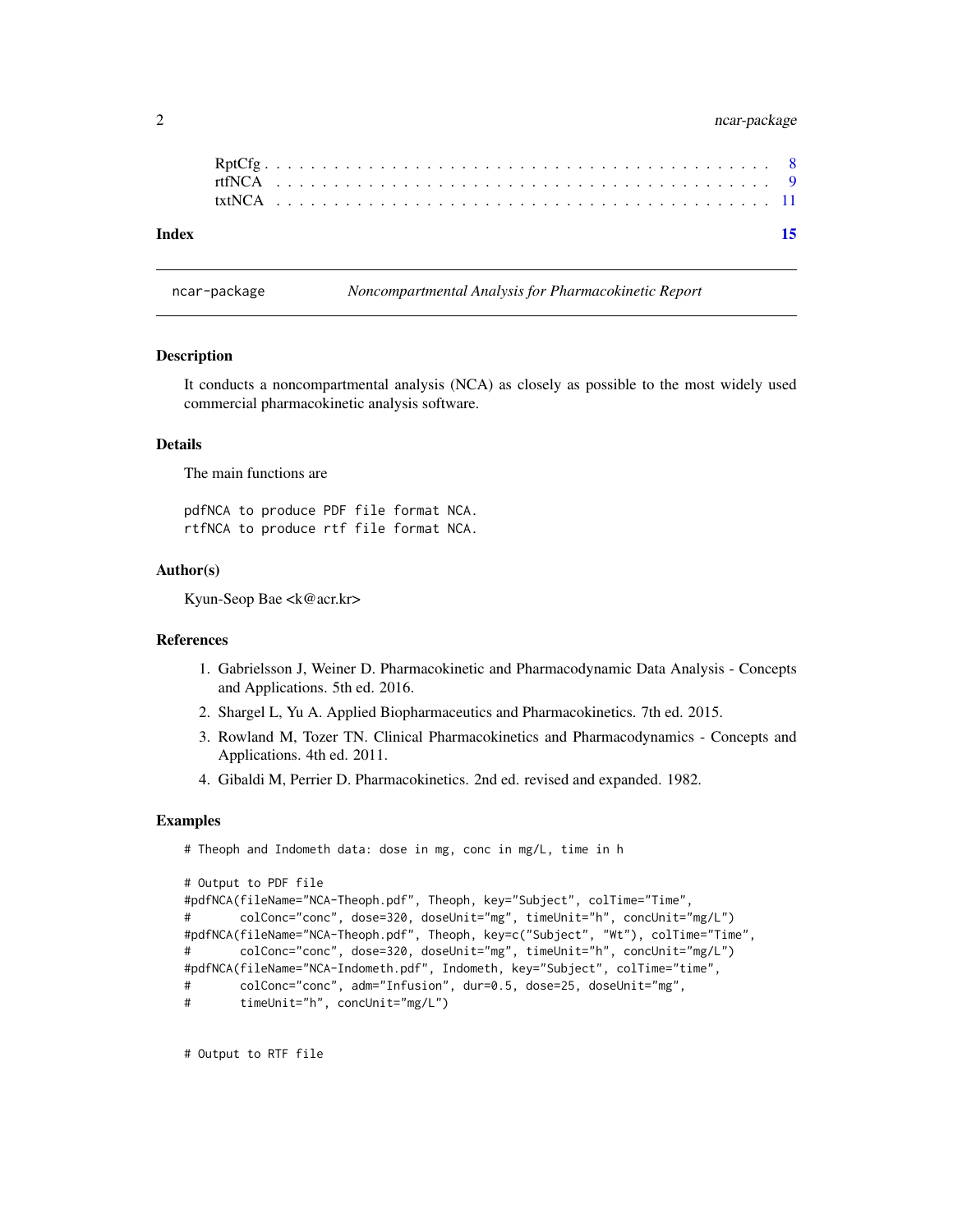#### <span id="page-2-0"></span>pdfNCA 3

#rtfNCA(fileName="NCA-Theoph.rtf", Theoph, key="Subject", colTime="Time", # colConc="conc", dose=320, doseUnit="mg", timeUnit="h", concUnit="mg/L") #rtfNCA(fileName="NCA-Theoph.rtf", Theoph, key=c("Subject", "Wt"), colTime="Time", # colConc="conc", dose=320, doseUnit="mg", timeUnit="h", concUnit="mg/L") #rtfNCA(fileName="NCA-Indometh.rtf", Indometh, key="Subject", colTime="time", # colConc="conc", adm="Infusion", dur=0.5, dose=25, doseUnit="mg", # timeUnit="h", concUnit="mg/L")

<span id="page-2-1"></span>pdfNCA *NCA output to pdf file*

#### Description

This output NCA result in a pdf file.

#### Usage

```
pdfNCA(fileName = "Temp-NCA.pdf", concData, key = "Subject", colTime = "Time",
     colConc = "conc", dose = 0, adm = "Extravascular", dur = 0, doseUnit = "mg",
       timeUnit = "h", concUnit = "ug/L", down="Linear", R2ADJ = 0, MW = 0)
```
#### Arguments

| fileName | file name to save                                                                         |
|----------|-------------------------------------------------------------------------------------------|
| concData | concentration data table                                                                  |
| key      | column names of concData to be shown in the output table                                  |
| colTime  | column name for time                                                                      |
| colConc  | column name for concentration                                                             |
| dose     | administered dose                                                                         |
| adm      | one of "Bolus" or "Infusion" or "Extravascular" to indicate drug adminis-<br>tration mode |
| dur      | duration of infusion                                                                      |
| doseUnit | unit of dose                                                                              |
| timeUnit | unit of time                                                                              |
| concUnit | unit of concentration                                                                     |
| down     | either of "Linear" or "Log" to indicate the way to calculate AUC and AUMC                 |
| R2ADJ    | Minimum adjusted R-square value to determine terminal slope automatically                 |
| MW       | molecular weight of drug                                                                  |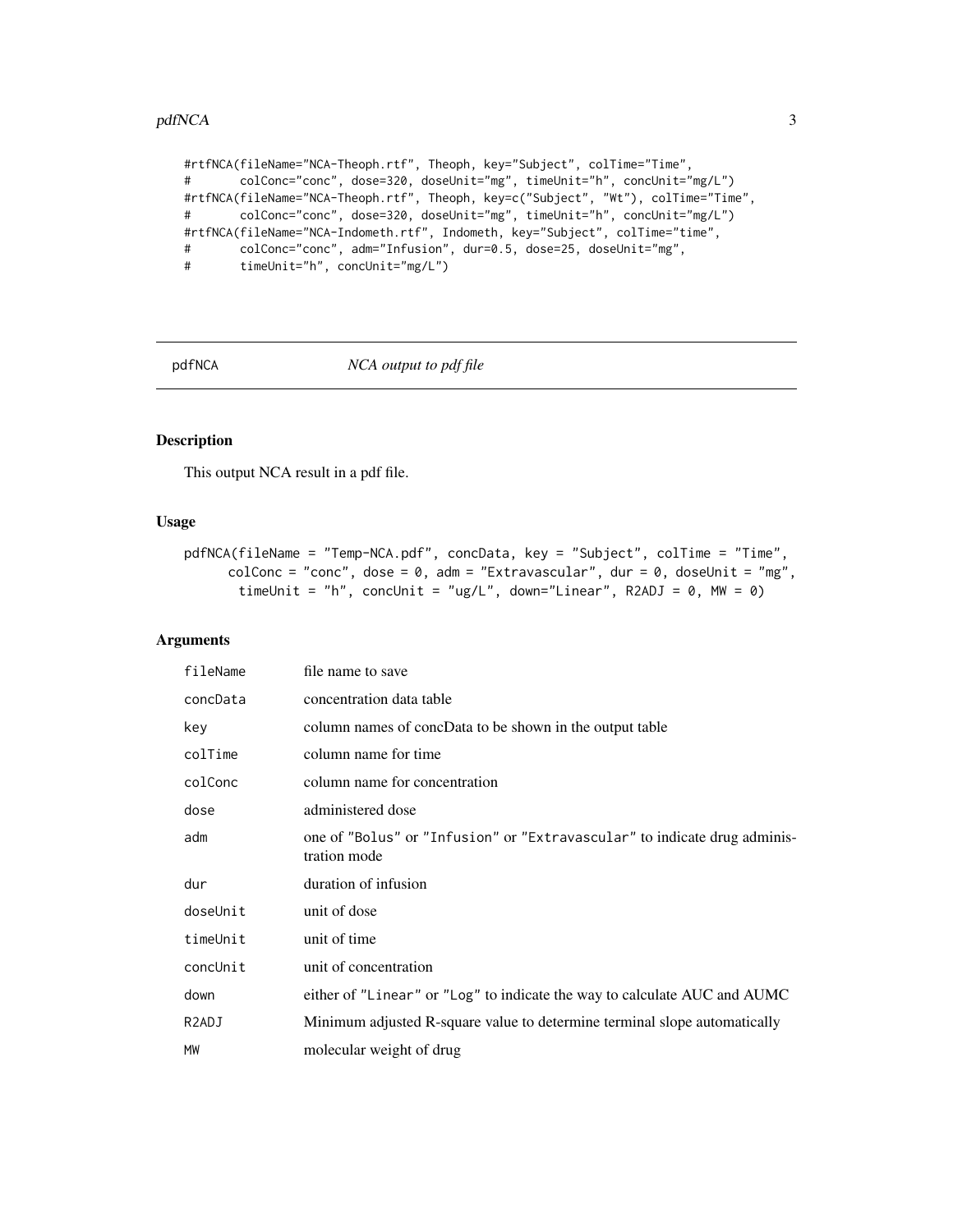#### Value

| <b>CMAX</b>        | maximum concentration, Cmax                                                                |
|--------------------|--------------------------------------------------------------------------------------------|
| CMAXD              | dose normalized Cmax, CMAX / Dose, Cmax / Dose                                             |
| <b>TMAX</b>        | time of maximum concentration, Tmax                                                        |
| <b>TLAG</b>        | time to observe the first non-zero concentration, for extravascular administration<br>only |
| <b>CLST</b>        | last positive concentration observed, Clast                                                |
| <b>CLSTP</b>       | last positive concentration predicted, Clast_pred                                          |
| TLST               | time of last positive concentration, Tlast                                                 |
| LAMZHL             | half-life by lambda z, ln(2)/LAMZ                                                          |
| LAMZ               | lambda_z negative of best fit terminal slope                                               |
| LAMZLL             | earliest time for LAMZ                                                                     |
| LAMZUL             | last time for LAMZ                                                                         |
| LAMZNPT            | number of points for LAMZ                                                                  |
| <b>CORRXY</b>      | correlation of log(concentration) and time                                                 |
| R <sub>2</sub>     | R-squared                                                                                  |
| R <sub>2</sub> ADJ | R-squared adjusted                                                                         |
| C0                 | back extrapolated concentration at time 0, for bolus intravascular administration<br>only  |
| <b>AUCLST</b>      | AUC from 0 to TLST                                                                         |
| <b>AUCALL</b>      | AUC using all the given points, including trailing zero concentrations                     |
| <b>AUCIFO</b>      | AUC infinity observed                                                                      |
| AUCIFOD            | <b>AUCIFO</b> / Dose                                                                       |
| <b>AUCIFP</b>      | AUC infinity predicted using CLSTP instead of CLST                                         |
| AUCIFPD            | <b>AUCIFP</b> / Dose                                                                       |
| <b>AUCPEO</b>      | AUC % extrapolation observed                                                               |
| <b>AUCPEP</b>      | AUC % extrapolated for AUCIFP                                                              |
| <b>AUCPBEO</b>     | AUC % back extrapolation observed, for bolus IV administration only                        |
| <b>AUCPBEP</b>     | AUC % back extrapolation predicted with AUCIFP, for bolus IV administration<br>only        |
| <b>AUMCLST</b>     | AUMC to the TLST                                                                           |
| <b>AUMCIFO</b>     | AUMC infinity observed using CLST                                                          |
| AUMCIFP            | AUMC infinity determined by CLSTP                                                          |
| <b>AUMCPEO</b>     | AUMC % extrapolated observed                                                               |
| AUMCPEP            | AUMC % extrapolated predicted                                                              |
| MRTIVLST           | mean residence time (MRT) to TLST, for intravascular administration                        |
| MRTIVIFO           | mean residence time (MRT) infinity using CLST, for intravascular administra-<br>tion       |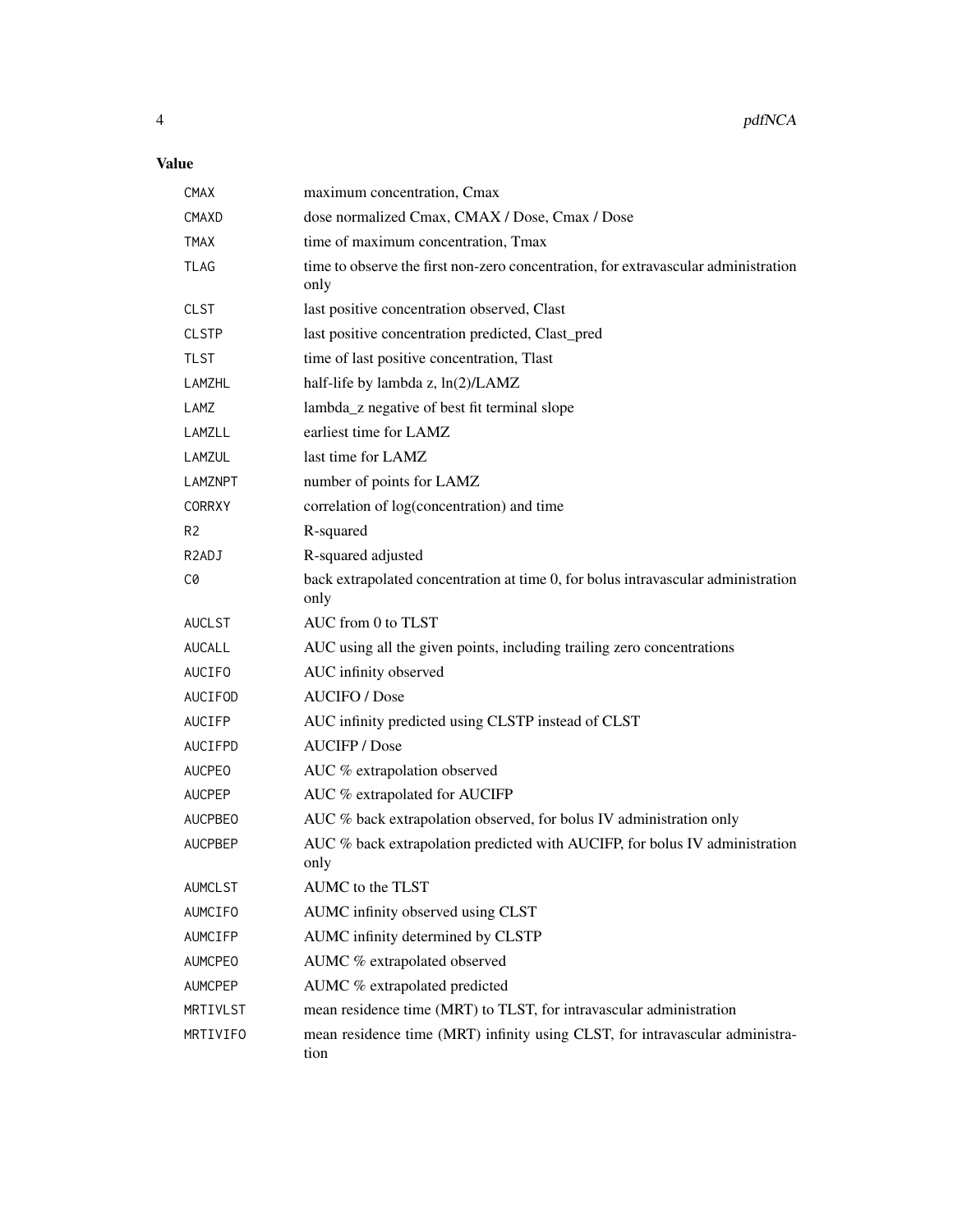#### <span id="page-4-0"></span>pdfNCA 5

| MRTIVIFP        | mean residence time (MRT) infinity using CLSTP, for intravascular administra-<br>tion         |
|-----------------|-----------------------------------------------------------------------------------------------|
| <b>MRTEVLST</b> | mean residence time (MRT) to TLST, for extravascular administration                           |
| MRTEVIFO        | mean residence time (MRT) infinity using CLST, for extravascular administra-<br>tion          |
| MRTEVIFP        | mean residence time (MRT) infinity using CLSTP, for extravascular administra-<br>tion         |
| VZ <sub>0</sub> | volume of distribution determined by LAMZ and AUCIFO, for intravascular<br>administration     |
| <b>VZP</b>      | volume of distribution determined by LAMZ and AUCIFP, for intravascular ad-<br>ministration   |
| <b>VZFO</b>     | VZO for extravascular administration, VZO/F, F is bioavailability                             |
| <b>VZFP</b>     | VZP for extravascular administration, VZP/F, F is bioavailability                             |
| <b>CLO</b>      | clearance using AUCIFO, for intravascular administration                                      |
| <b>CLP</b>      | clearance using AUCIFP, for intravascular administration                                      |
| <b>CLFO</b>     | CLO for extravascular administration, CLO/F, F is bioavailability                             |
| <b>CLFP</b>     | CLP for extravascular administration, CLP/F, F is bioavailability                             |
| VSS0            | volume of distribution at steady state using CLST, for intravascular administra-<br>tion only |
| <b>VSSP</b>     | volume of distribution at stead state using CLSTP, for intravascular administra-<br>tion only |

#### Author(s)

Kyun-Seop Bae <k@acr.kr>

#### See Also

[help](#page-0-0), [txtNCA](#page-10-1), [rtfNCA](#page-8-1)

```
#pdfNCA(fileName="NCA-Theoph.pdf", Theoph, key="Subject", colTime="Time",
# colConc="conc", dose=320, doseUnit="mg", timeUnit="h", concUnit="mg/L")
#pdfNCA(fileName="NCA-Theoph.pdf", Theoph, key=c("Subject", "Wt"), colTime="Time",
# colConc="conc", dose=320, doseUnit="mg", timeUnit="h", concUnit="mg/L")
#pdfNCA(fileName="NCA-Indometh.pdf", Indometh, key="Subject", colTime="time",
# colConc="conc", adm="Infusion", dur=0.5, dose=25, doseUnit="mg",
# timeUnit="h", concUnit="mg/L")
```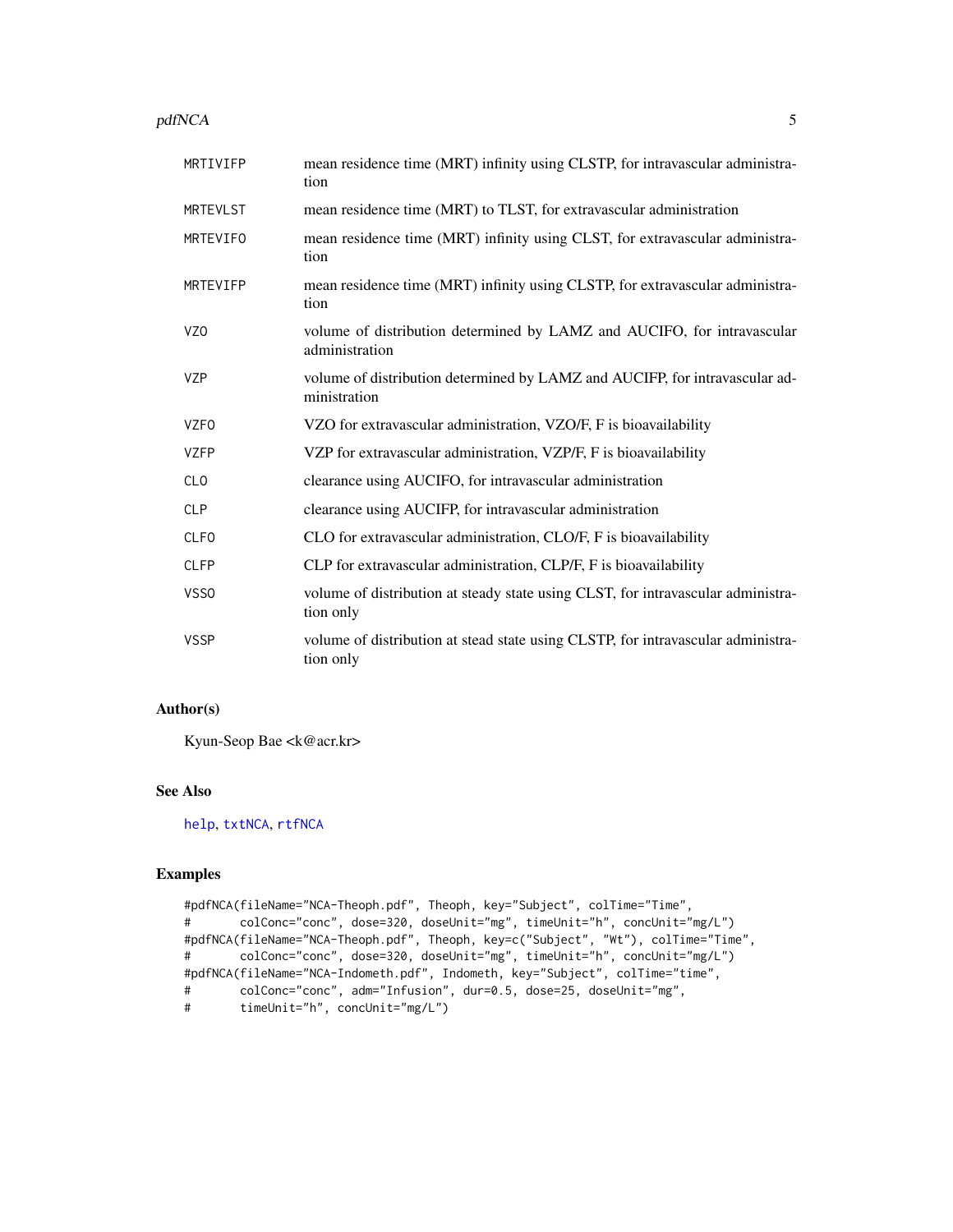<span id="page-5-0"></span>

This converts the table output of sNCA to text form output.

#### Usage

```
Res2Txt(ResNCA, x, y, dose = 0, adm = "Extravascular", dur = 0, doseUnit = "mg",
        down = "Linear")
```
#### Arguments

| ResNCA       | Output table from sNCA                                                                    |
|--------------|-------------------------------------------------------------------------------------------|
| $\mathsf{x}$ | usually time                                                                              |
| y            | usually concentration                                                                     |
| dose         | given amount                                                                              |
| adm          | one of "Bolus" or "Infusion" or "Extravascular" to indicate drug adminis-<br>tration mode |
| dur          | duration of infusion                                                                      |
| doseUnit     | unit of dose                                                                              |
| down         | either of "Linear" or "Log" to indicate the way to calculate AUC and AUMC                 |

#### Value

Text form output from the coversion of table form output

#### Author(s)

Kyun-Seop Bae <k@acr.kr>

#### See Also

[txtNCA](#page-10-1), [pdfNCA](#page-2-1), [rtfNCA](#page-8-1)

```
x = Theoph[Theoph$Subject == "1", "Time"]y = Theoph[Theoph$Subject=="1","conc"]
z = sNCA(x, y, dose=320, doseUnit="mg", concUnit="mg/L", timeUnit="h")
Res2Txt(z, x, y)
```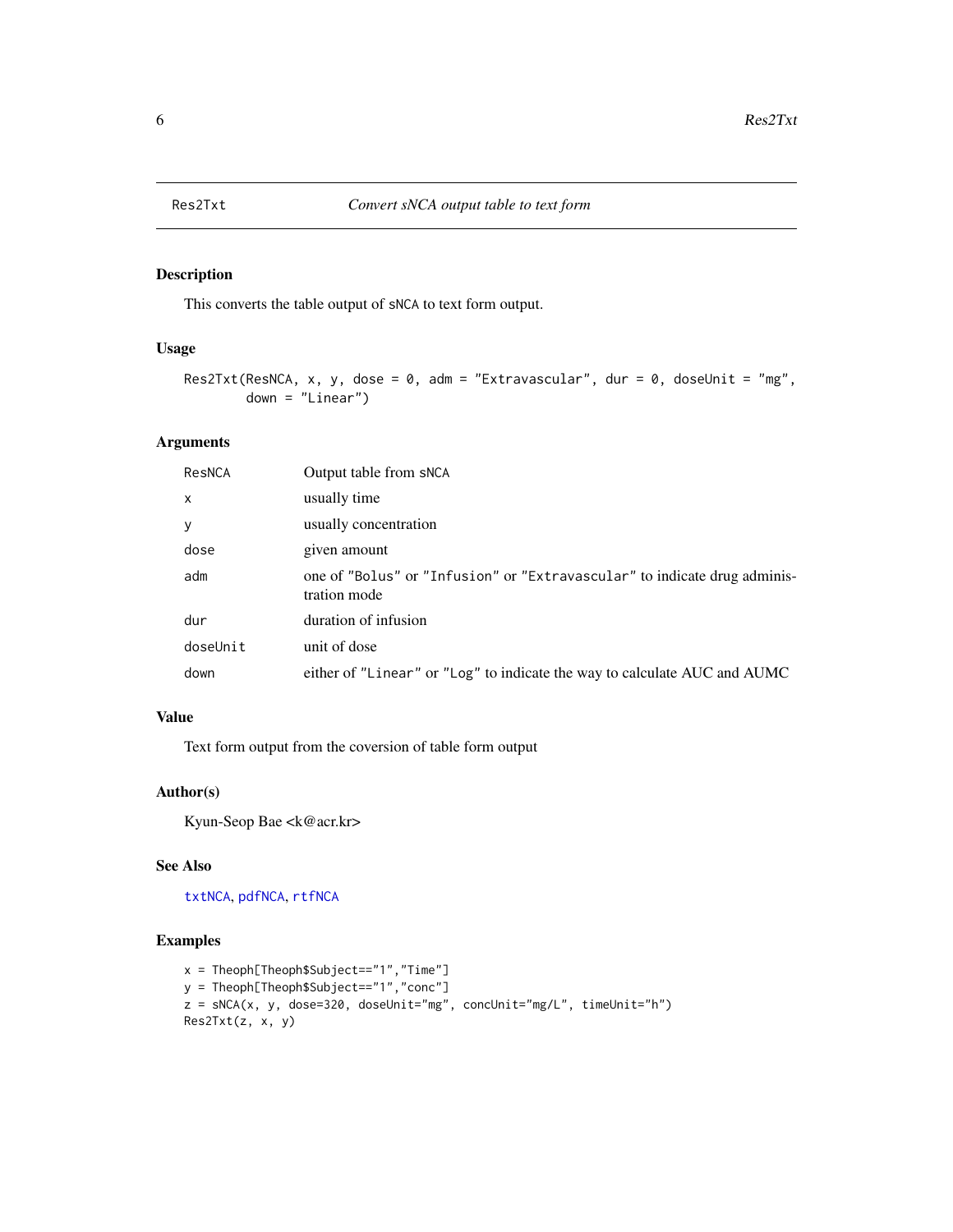<span id="page-6-0"></span>

This is an ordinary rounding function, so called round half away from zero

#### Usage

Round $(x, n = 0)$ 

#### Arguments

| X | numeric to be rounded     |
|---|---------------------------|
| n | indicating decimal digits |

#### Details

The function round in R base rounds to the even number, i.e. round( $0.5$ ) is 0 not 1. If you want rounding 0.5 be 1, you can use this Round function. This function is for the consistency with other software like MS-Excel, SAS.

#### Value

ordinarily rounded value

#### Author(s)

Kyun-Seop Bae <k@acr.kr>

#### References

See wikipedia subject "Rounding"

```
(x = 1:10 - 0.5)Round(x)
round(x) # compare with the above
```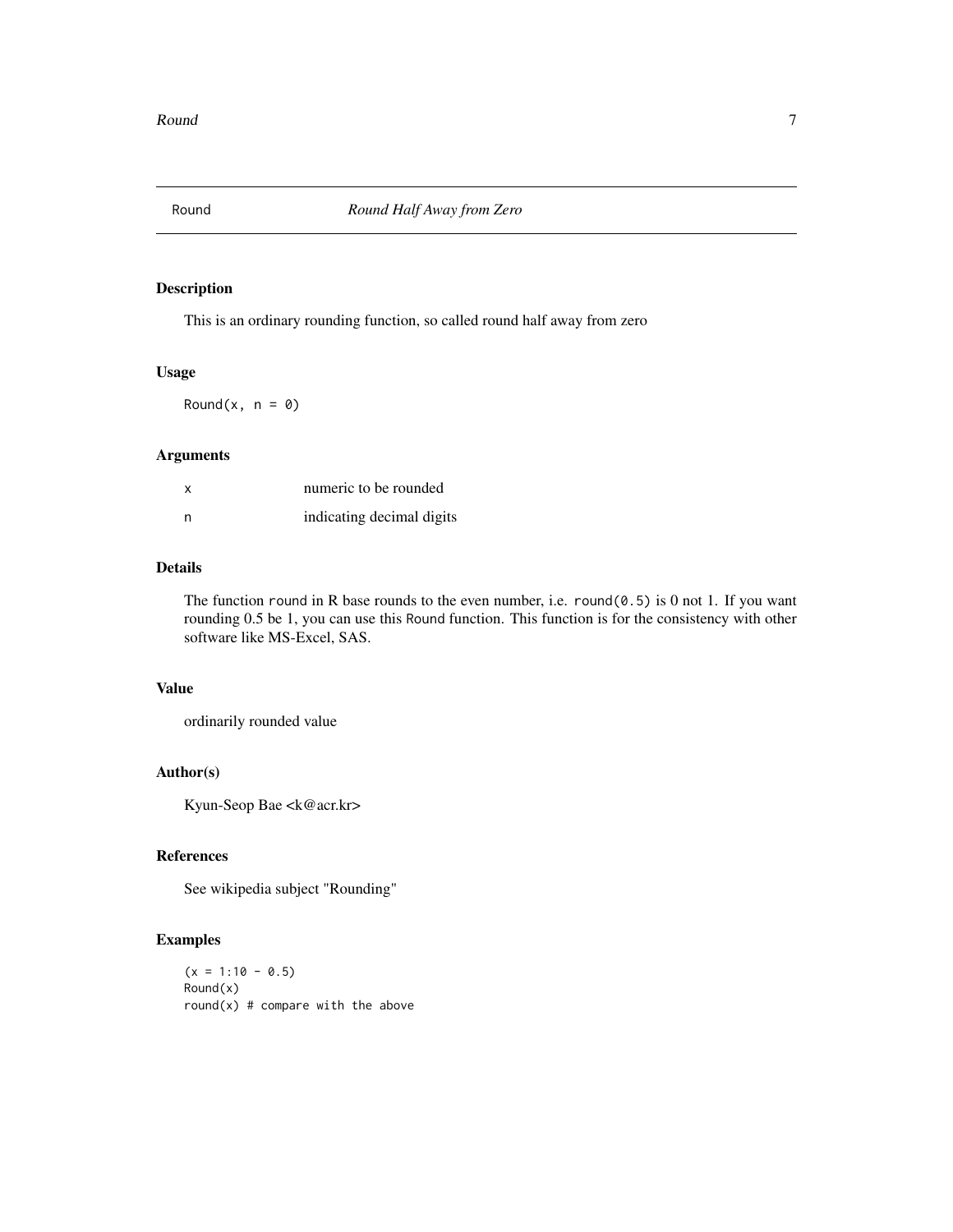<span id="page-7-0"></span>

Contains the names and order of colum of return table/text in ouputs

#### Usage

RptCfg

#### Format

A data frame with 48 observations on the following 10 variables.

PPTESTCD a character vector of CDISC SDTM PPTESTCD

SYNONYM a character vector of CDISC SDTM PPTESTCD Synonym

- NCI a character vector of NCI peferred terms
- WNL a character vector of WinNonlin(R) software variables
- ExtravascularDefault a numeric vector of ordering in report for extravascular administration, Zero means exclusion in the report.
- ExtravascularWNL a numeric vector of WinNonlin(R) style ordering in report for extravascular administration, Zero means exclusion in the report.
- BolusDefault a numeric vector of ordering in report for extravascular administration, Zero means exclusion in the report.
- BolusWNL a numeric vector of WinNonlin(R) style ordering in report for extravascular administration, Zero means exclusion in the report.
- InfusionDefault a numeric vector of ordering in report for extravascular administration, Zero means exclusion in the report.
- InfusionWNL a numeric vector of WinNonlin(R) style ordering in report for extravascular administration, Zero means exclusion in the report.

#### Details

This table should exist in this package.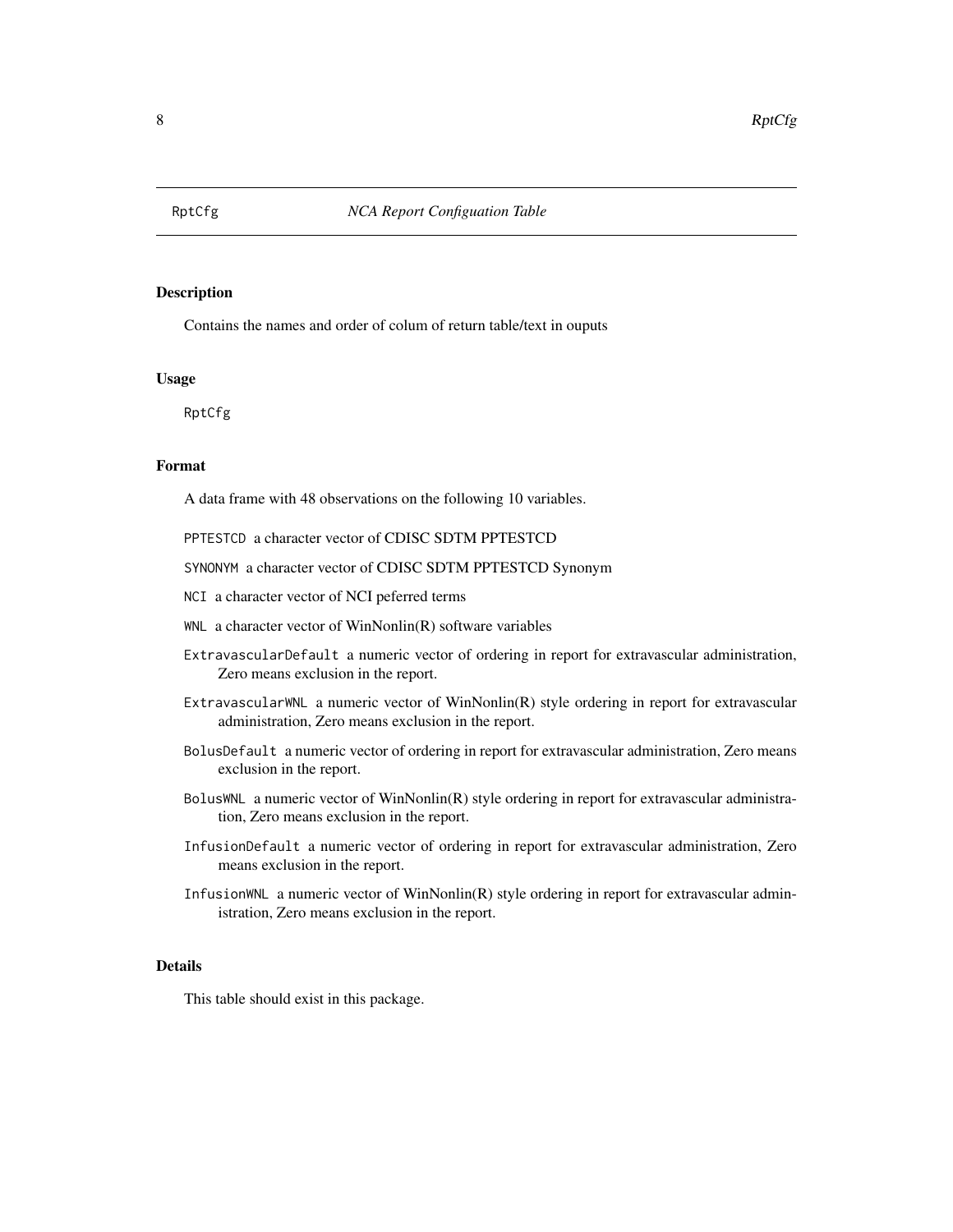<span id="page-8-1"></span><span id="page-8-0"></span>

This output NCA result in a rtf file.

#### Usage

```
rtfNCA(fileName = "Temp-NCA.rtf", concData, key = "Subject", colTime = "Time",
     colConc = "conc", dose = 0, adm = "Extravascular", dur = 0, doselinit = "mg",timeUnit = "h", concUnit = "ug/L", down="Linear", R2ADJ = 0, MW = 0)
```
#### Arguments

| fileName           | file name to save                                                                         |
|--------------------|-------------------------------------------------------------------------------------------|
| concData           | concentration data table                                                                  |
| key                | column names of concData to be shown in the output                                        |
| colTime            | column name for time                                                                      |
| colConc            | column name for concentration                                                             |
| dose               | administered dose                                                                         |
| adm                | one of "Bolus" or "Infusion" or "Extravascular" to indicate drug adminis-<br>tration mode |
| dur                | duration of infusion                                                                      |
| doseUnit           | unit of dose                                                                              |
| timeUnit           | unit of time                                                                              |
| concUnit           | unit of concentration                                                                     |
| down               | either of "Linear" or "Log" to indicate the way to calculate AUC and AUMC                 |
| R <sub>2</sub> ADJ |                                                                                           |
|                    | Minimum adjusted R-square value to determine terminal slope automatically                 |
| MW                 | molecular weight of drug                                                                  |

#### Value

| <b>CMAX</b>  | maximum concentration, Cmax                                                                |
|--------------|--------------------------------------------------------------------------------------------|
| <b>CMAXD</b> | dose normalized Cmax, CMAX / Dose, Cmax / Dose                                             |
| <b>TMAX</b>  | time of maximum concentration, Tmax                                                        |
| TLAG         | time to observe the first non-zero concentration, for extravascular administration<br>only |
| <b>CLST</b>  | last positive concentration observed, Clast                                                |
| <b>CLSTP</b> | last positive concentration predicted, Clast_pred                                          |
| <b>TLST</b>  | time of last positive concentration, Tlast                                                 |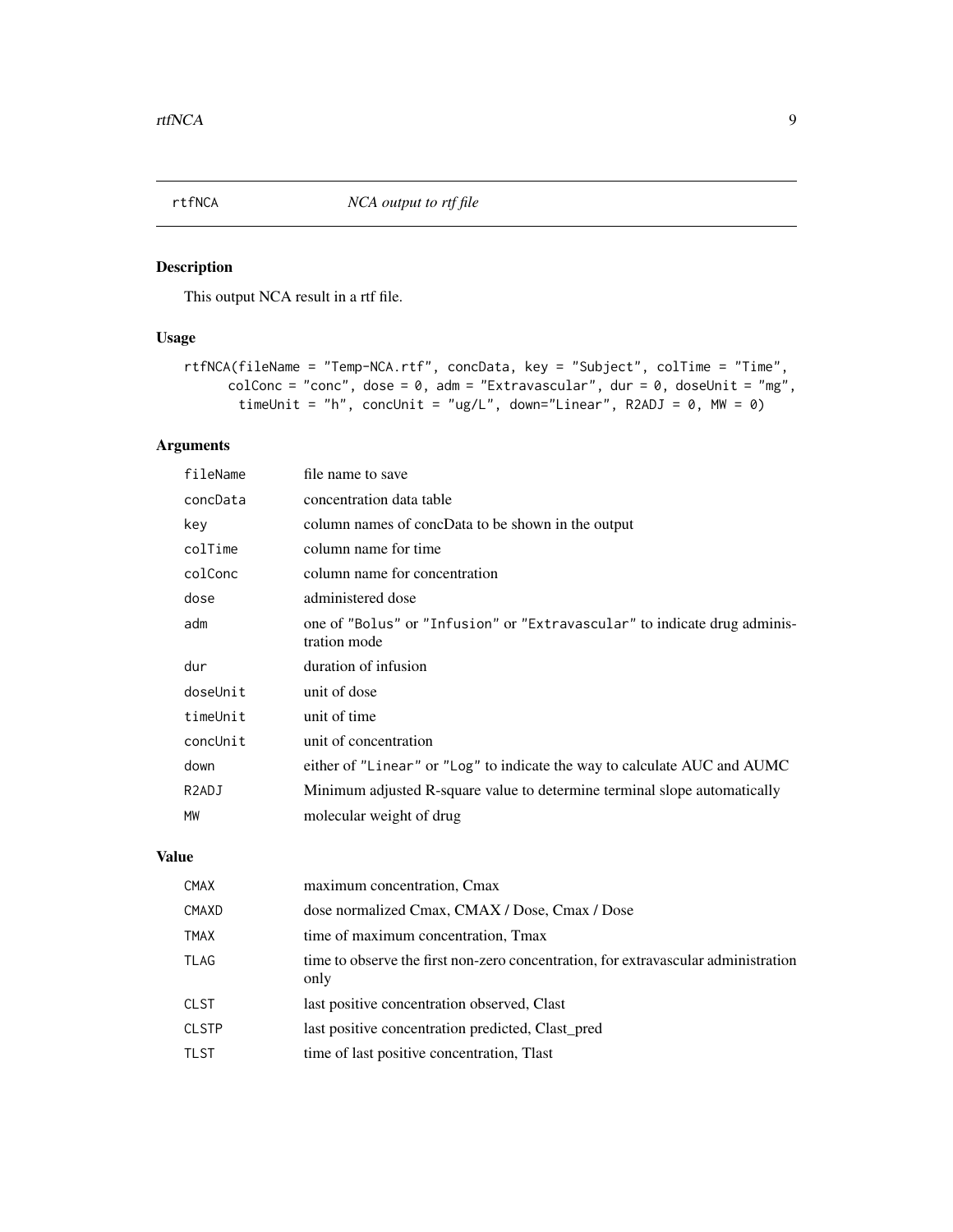| <b>LAMZHL</b>      | half-life by lambda z, ln(2)/LAMZ                                                         |
|--------------------|-------------------------------------------------------------------------------------------|
| LAMZ               | lambda_z negative of best fit terminal slope                                              |
| LAMZLL             | earliest time for LAMZ                                                                    |
| LAMZUL             | last time for LAMZ                                                                        |
| <b>LAMZNPT</b>     | number of points for LAMZ                                                                 |
| <b>CORRXY</b>      | correlation of log(concentration) and time                                                |
| R <sub>2</sub>     | R-squared                                                                                 |
| R <sub>2</sub> ADJ | R-squared adjusted                                                                        |
| C0                 | back extrapolated concentration at time 0, for bolus intravascular administration<br>only |
| <b>AUCLST</b>      | AUC from 0 to TLST                                                                        |
| <b>AUCALL</b>      | AUC using all the given points, including trailing zero concentrations                    |
| AUCIFO             | AUC infinity observed                                                                     |
| AUCIFOD            | <b>AUCIFO</b> / Dose                                                                      |
| AUCIFP             | AUC infinity predicted using CLSTP instead of CLST                                        |
| AUCIFPD            | <b>AUCIFP</b> / Dose                                                                      |
| <b>AUCPEO</b>      | AUC % extrapolation observed                                                              |
| <b>AUCPEP</b>      | AUC % extrapolated for AUCIFP                                                             |
| <b>AUCPBEO</b>     | AUC % back extrapolation observed, for bolus IV administration only                       |
| <b>AUCPBEP</b>     | AUC % back extrapolation predicted with AUCIFP, for bolus IV administration<br>only       |
| <b>AUMCLST</b>     | AUMC to the TLST                                                                          |
| <b>AUMCIFO</b>     | AUMC infinity observed using CLST                                                         |
| AUMCIFP            | AUMC infinity determined by CLSTP                                                         |
| <b>AUMCPEO</b>     | AUMC % extrapolated observed                                                              |
| <b>AUMCPEP</b>     | AUMC % extrapolated predicted                                                             |
| MRTIVLST           | mean residence time (MRT) to TLST, for intravascular administration                       |
| MRTIVIFO           | mean residence time (MRT) infinity using CLST, for intravascular administra-<br>tion      |
| MRTIVIFP           | mean residence time (MRT) infinity using CLSTP, for intravascular administra-<br>tion     |
| <b>MRTEVLST</b>    | mean residence time (MRT) to TLST, for extravascular administration                       |
| MRTEVIFO           | mean residence time (MRT) infinity using CLST, for extravascular administra-<br>tion      |
| MRTEVIFP           | mean residence time (MRT) infinity using CLSTP, for extravascular administra-<br>tion     |
| VZ <sub>0</sub>    | volume of distribution determined by LAMZ and AUCIFO, for intravascular<br>administration |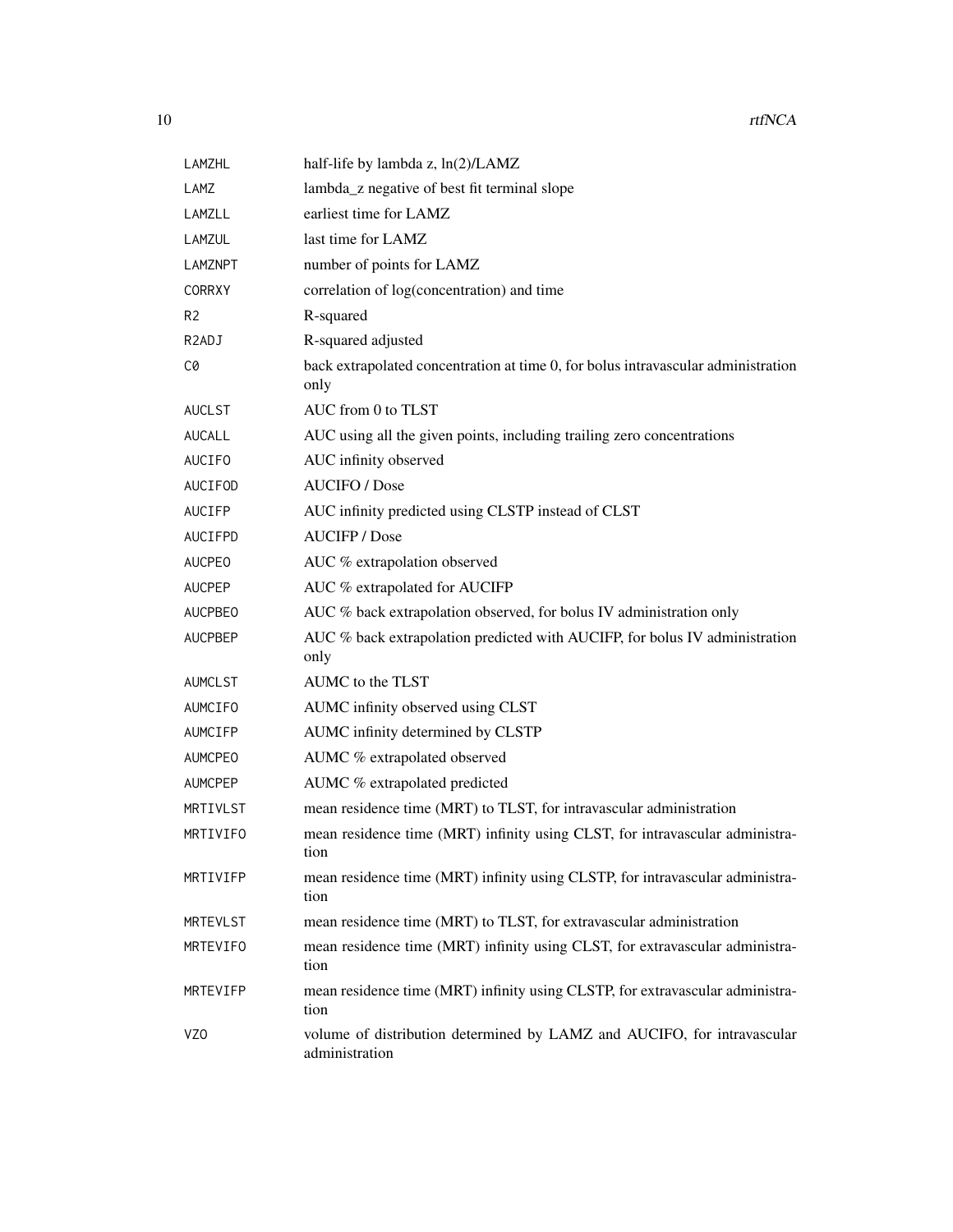#### <span id="page-10-0"></span> $\text{txtNCA}$  11

| <b>VZP</b>       | volume of distribution determined by LAMZ and AUCIFP, for intravascular ad-<br>ministration        |
|------------------|----------------------------------------------------------------------------------------------------|
| <b>VZFO</b>      | VZO for extravascular administration, VZO/F, F is bioavailability                                  |
| <b>VZFP</b>      | VZP for extravascular administration, VZP/F, F is bioavailability                                  |
| <b>CLO</b>       | clearance using AUCIFO, for intravascular administration                                           |
| <b>CLP</b>       | clearance using AUCIFP, for intravascular administration                                           |
| <b>CLFO</b>      | CLO for extravascular administration, CLO/F, F is bioavailability                                  |
| <b>CLFP</b>      | CLP for extravascular administration, CLP/F, F is bioavailability                                  |
| VSS <sub>0</sub> | volume of distribution at steady state using CLST, for intravascular administrational<br>tion only |
| <b>VSSP</b>      | volume of distribution at stead state using CLSTP, for intravascular administra-<br>tion only      |

#### Author(s)

Kyun-Seop Bae <k@acr.kr>

#### See Also

[help](#page-0-0), [txtNCA](#page-10-1), [pdfNCA](#page-2-1)

#### Examples

```
#rtfNCA(fileName="NCA-Theoph.rtf", Theoph, key="Subject", colTime="Time",
# colConc="conc", dose=320, doseUnit="mg", timeUnit="h", concUnit="mg/L")
#rtfNCA(fileName="NCA-Theoph.rtf", Theoph, key=c("Subject", "Wt"), colTime="Time",
# colConc="conc", dose=320, doseUnit="mg", timeUnit="h", concUnit="mg/L")
#rtfNCA(fileName="NCA-Indometh.rtf", Indometh, key="Subject", colTime="time",
# colConc="conc", adm="Infusion", dur=0.5, dose=25, doseUnit="mg",
# timeUnit="h", concUnit="mg/L")
```
<span id="page-10-1"></span>txtNCA *Text output of NCA for one subject*

#### Description

This is the text form output.

#### Usage

```
txtNCA(x, y, dose = 0, adm = "Extravascular", dur = 0, doseUnit = "mg", timeUnit = "h",
       concUnit = "ug/L", iAUC = "", down="Linear", R2ADJ=0, MW = 0)
```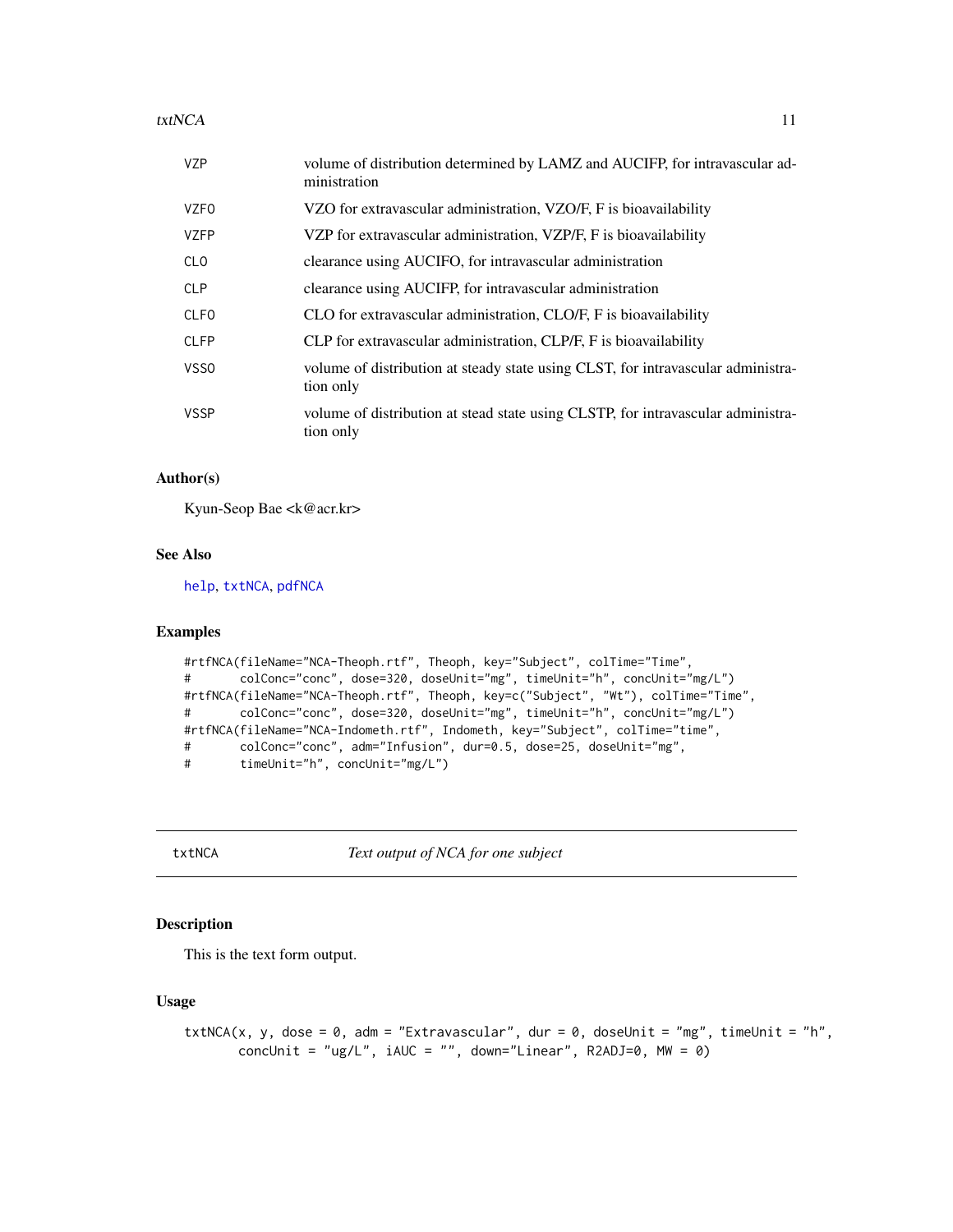#### Arguments

| X                  | usually time                                                                              |
|--------------------|-------------------------------------------------------------------------------------------|
| У                  | usually concentration                                                                     |
| dose               | given amount                                                                              |
| adm                | one of "Bolus" or "Infusion" or "Extravascular" to indicate drug adminis-<br>tration mode |
| dur                | duration of infusion                                                                      |
| doseUnit           | unit of dose                                                                              |
| timeUnit           | unit of time                                                                              |
| concUnit           | unit of concentration                                                                     |
| iAUC               | interval AUCs to calculate                                                                |
| down               | either of "Linear" or "Log" to indicate the way to calculate AUC and AUMC                 |
| R <sub>2</sub> ADJ | Minimum adjusted R-square value to determine terminal slope automatically                 |
| MW                 | molecular weight of the drug                                                              |
| <b>Value</b>       |                                                                                           |
| <b>CMAX</b>        | maximum concentration, Cmax                                                               |
| CMAXD              | dose normalized Cmax, CMAX / Dose, Cmax / Dose                                            |

| ∪⊡⊓∧               | maximum concentration, Cinax                                                               |
|--------------------|--------------------------------------------------------------------------------------------|
| CMAXD              | dose normalized Cmax, CMAX / Dose, Cmax / Dose                                             |
| <b>TMAX</b>        | time of maximum concentration, Tmax                                                        |
| <b>TLAG</b>        | time to observe the first non-zero concentration, for extravascular administration<br>only |
| <b>CLST</b>        | last positive concentration observed, Clast                                                |
| <b>CLSTP</b>       | last positive concentration predicted, Clast_pred                                          |
| <b>TLST</b>        | time of last positive concentration, Tlast                                                 |
| <b>LAMZHL</b>      | half-life by lambda z, ln(2)/LAMZ                                                          |
| LAMZ               | lambda_z negative of best fit terminal slope                                               |
| LAMZLL             | earliest time for LAMZ                                                                     |
| LAMZUL             | last time for LAMZ                                                                         |
| <b>LAMZNPT</b>     | number of points for LAMZ                                                                  |
| <b>CORRXY</b>      | correlation of log(concentration) and time                                                 |
| R <sub>2</sub>     | R-squared                                                                                  |
| R <sub>2</sub> ADJ | R-squared adjusted                                                                         |
| C0                 | back extrapolated concentration at time 0, for bolus intravascular administration<br>only  |
| <b>AUCLST</b>      | AUC from 0 to TLST                                                                         |
| <b>AUCALL</b>      | AUC using all the given points, including trailing zero concentrations                     |
| <b>AUCIFO</b>      | AUC infinity observed                                                                      |
| <b>AUCIFOD</b>     | <b>AUCIFO</b> / Dose                                                                       |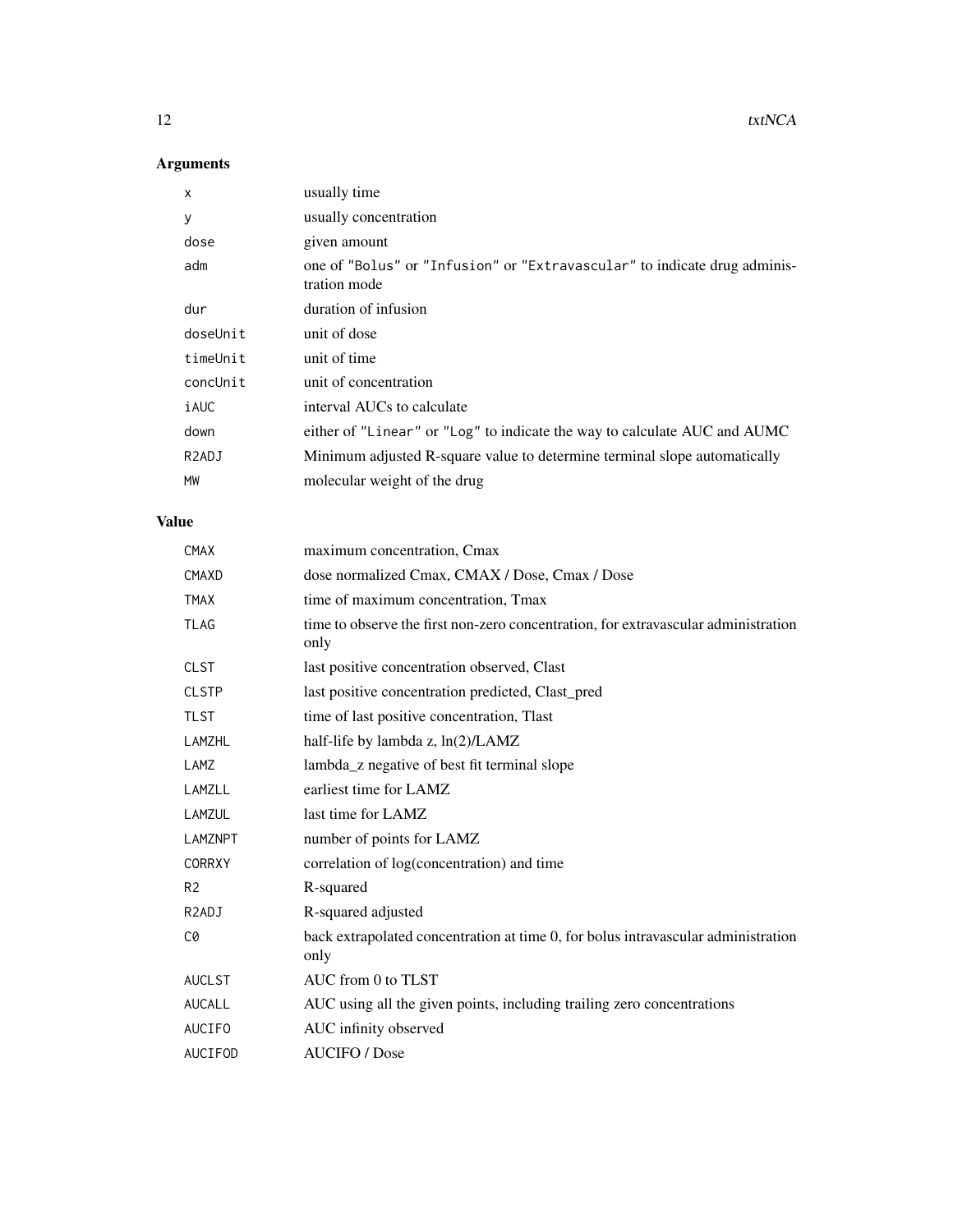#### $\text{txtNCA}$  13

| <b>AUCIFP</b>   | AUC infinity predicted using CLSTP instead of CLST                                            |
|-----------------|-----------------------------------------------------------------------------------------------|
| AUCIFPD         | <b>AUCIFP</b> / Dose                                                                          |
| <b>AUCPEO</b>   | AUC % extrapolation observed                                                                  |
| <b>AUCPEP</b>   | AUC % extrapolated for AUCIFP                                                                 |
| <b>AUCPBEO</b>  | AUC % back extrapolation observed, for bolus IV administration only                           |
| <b>AUCPBEP</b>  | AUC % back extrapolation predicted with AUCIFP, for bolus IV administration<br>only           |
| AUMCLST         | AUMC to the TLST                                                                              |
| AUMCIFO         | AUMC infinity observed using CLST                                                             |
| AUMCIFP         | AUMC infinity determined by CLSTP                                                             |
| <b>AUMCPEO</b>  | AUMC % extrapolated observed                                                                  |
| <b>AUMCPEP</b>  | AUMC % extrapolated predicted                                                                 |
| MRTIVLST        | mean residence time (MRT) to TLST, for intravascular administration                           |
| MRTIVIFO        | mean residence time (MRT) infinity using CLST, for intravascular administra-<br>tion          |
| MRTIVIFP        | mean residence time (MRT) infinity using CLSTP, for intravascular administra-<br>tion         |
| <b>MRTEVLST</b> | mean residence time (MRT) to TLST, for extravascular administration                           |
| MRTEVIFO        | mean residence time (MRT) infinity using CLST, for extravascular administra-<br>tion          |
| MRTEVIFP        | mean residence time (MRT) infinity using CLSTP, for extravascular administra-<br>tion         |
| VZ <sub>0</sub> | volume of distribution determined by LAMZ and AUCIFO, for intravascular<br>administration     |
| VZP             | volume of distribution determined by LAMZ and AUCIFP, for intravascular ad-<br>ministration   |
| <b>VZFO</b>     | VZO for extravascular administration, VZO/F, F is bioavailability                             |
| <b>VZFP</b>     | VZP for extravascular administration, VZP/F, F is bioavailability                             |
| <b>CLO</b>      | clearance using AUCIFO, for intravascular administration                                      |
| <b>CLP</b>      | clearance using AUCIFP, for intravascular administration                                      |
| <b>CLFO</b>     | CLO for extravascular administration, CLO/F, F is bioavailability                             |
| <b>CLFP</b>     | CLP for extravascular administration, CLP/F, F is bioavailability                             |
| VSS0            | volume of distribution at steady state using CLST, for intravascular administra-<br>tion only |
| <b>VSSP</b>     | volume of distribution at stead state using CLSTP, for intravascular administra-<br>tion only |

#### Author(s)

Kyun-Seop Bae <k@acr.kr>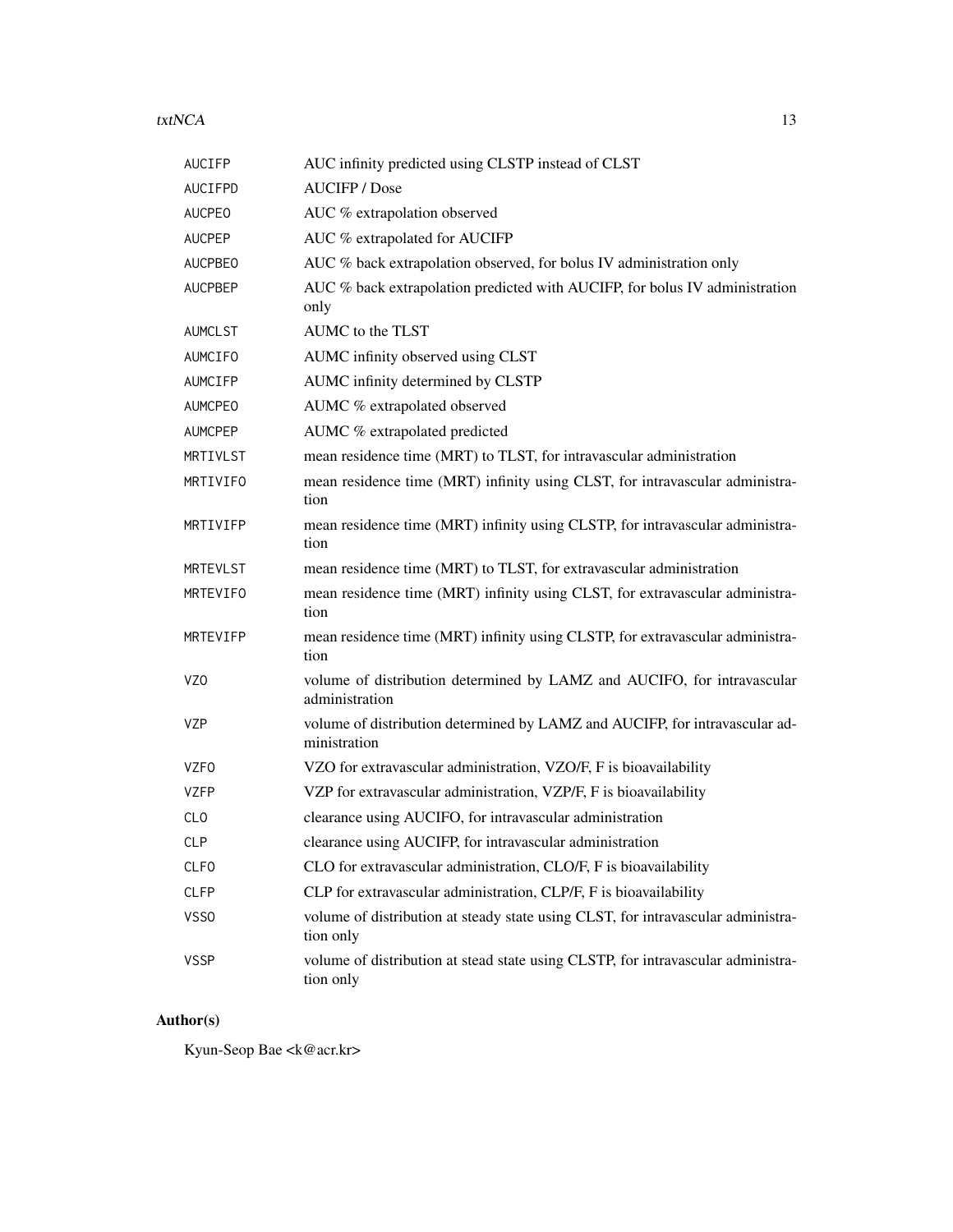#### <span id="page-13-0"></span>See Also

[help](#page-0-0), [pdfNCA](#page-2-1), [rtfNCA](#page-8-1)

```
# For one subject
txtNCA(Theoph[Theoph$Subject=="1","Time"], Theoph[Theoph$Subject=="1","conc"],
       dose=320, doseUnit="mg", concUnit="mg/L", timeUnit="h")
# or equivalently
x = Theoph[Theoph$Subject=="1","Time"]
y = Theoph[Theoph$Subject=="1","conc"]
txtNCA(x, y, dose=320, doseUnit="mg", concUnit="mg/L", timeUnit="h")
# For all subjects
IDs = sort(as.numeric(unique(Theoph[,"Subject"])))
nID = length(IDs)
Res = vector()for (i in 1:nID) {
  tRes = txtNCA(Theoph[Theoph[,"Subject"]==IDs[i],"Time"],
                Theoph[Theoph[,"Subject"]==IDs[i],"conc"],
                dose=320, concUnit="mg/L")
  tRes = c(paste("ID =", IDs[i]), tRes, "")
  Res = c(Res, tRes)
}
Res
```